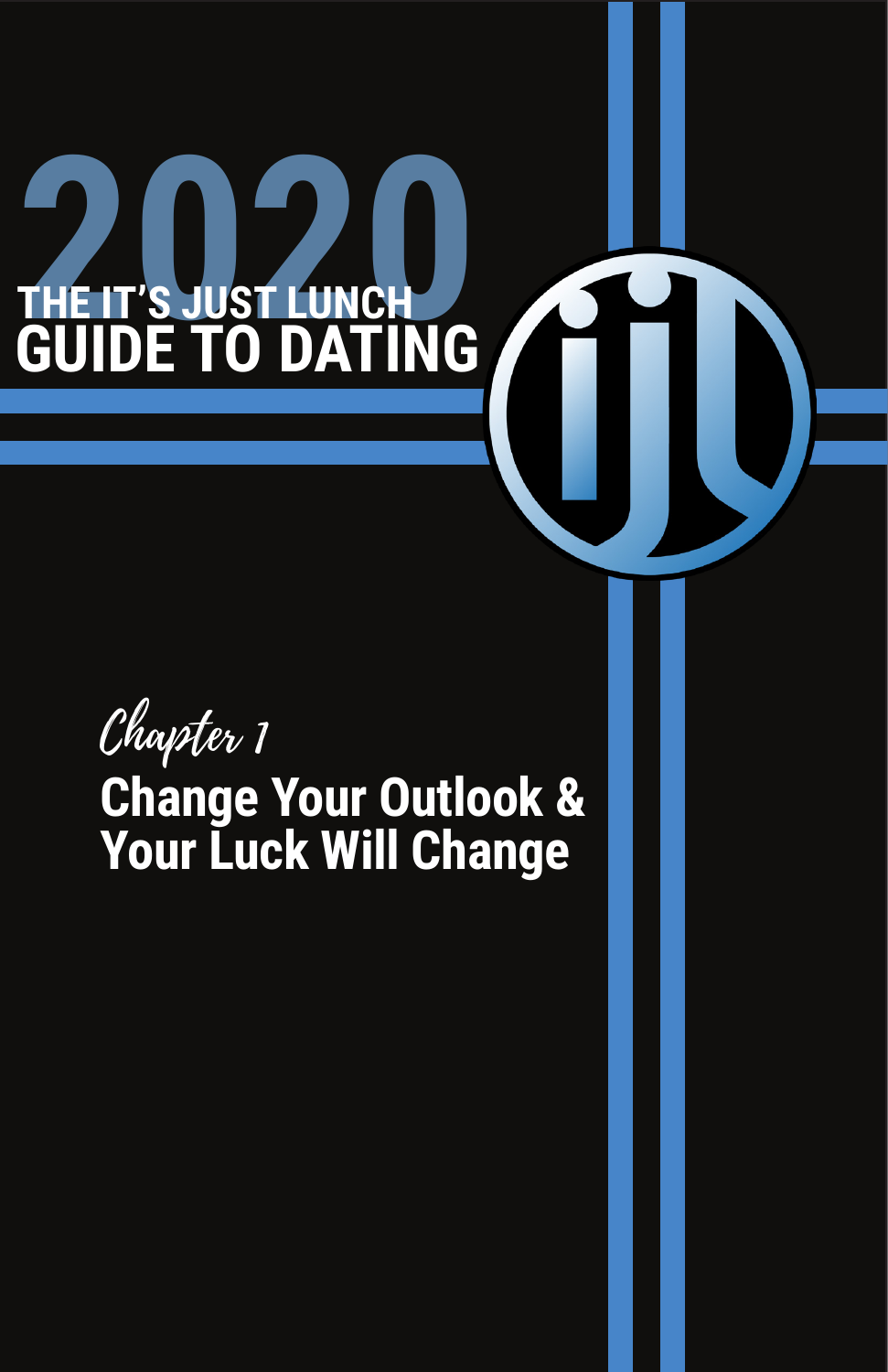# Chapter 1 **CHANGE YOUR** Outlook and Your Luck Will Change

Here you are, about to start your great dating adventure. You've been dreaming about meeting someone special for a while now, but the idea of actually getting out there and doing it is a little scary.

You spend time and energy on your career, your workouts, your finances, and now you're ready for romance. You've tried the traditional ways to meet new people - dates set up by friends, the Internet, the bar scene, the gym, but none of that has worked out. The next step is to go out into the world and meet new people, but where and how? You're busy and you don't have a lot of time for trial and error.

*That's where we come in.*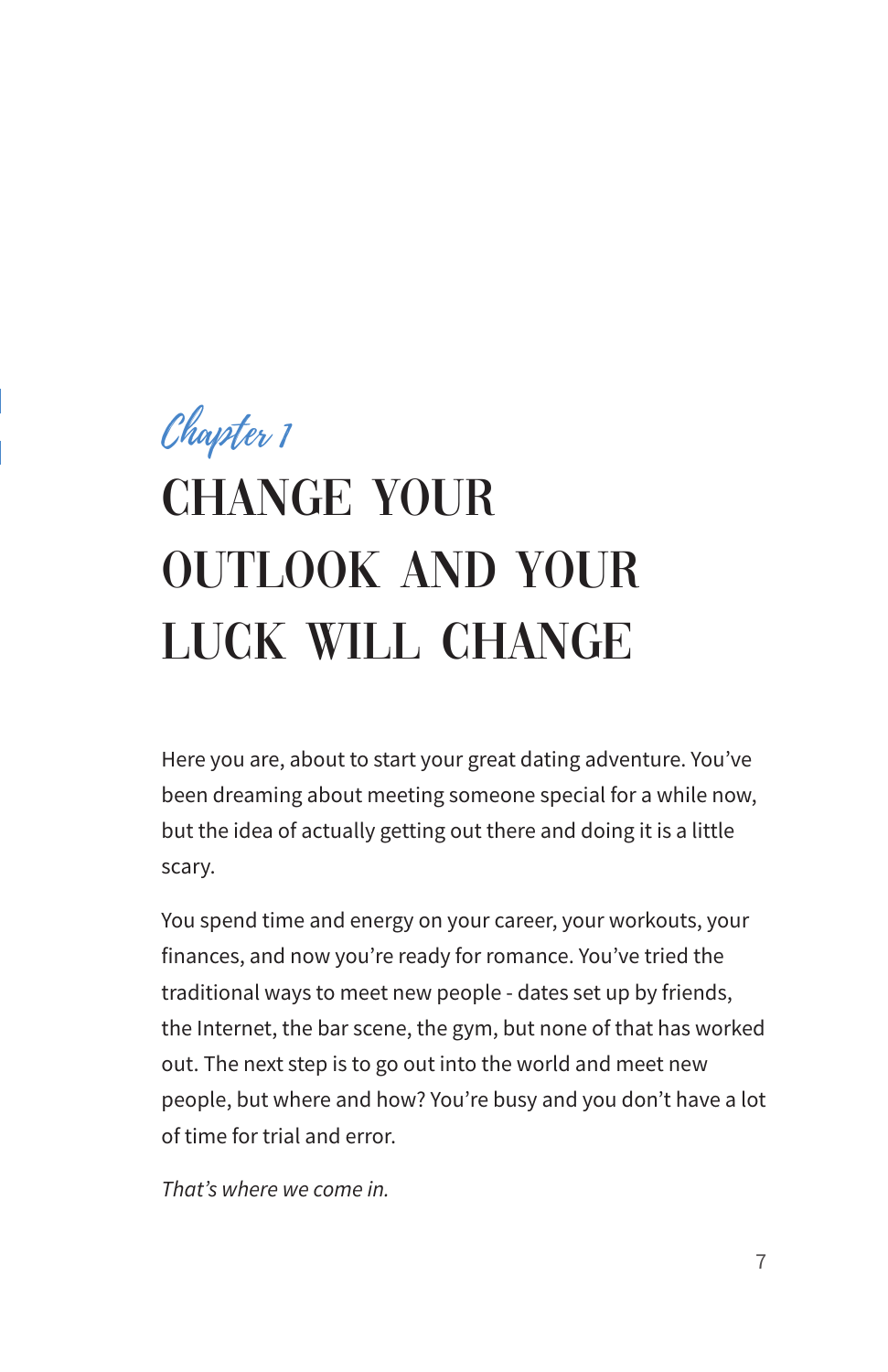There is no better place to find good advice about dating than from people who have gone through it before - in our case, more than 50,000 times a month. It's Just Lunch is responsible for millions of fun first dates, so we know a thing or two about successful dating.

#### **How to Use This Book**

In each chapter, we'll demystify some aspect of the dating process, as well as provide tips and suggestions to boost your prospects.

#### **Welcome to the Wonderful World of Dating**

Perhaps you picked up this book because you recently went through a divorce or a breakup. Maybe you've never dated. Or maybe you've been single for some time and just haven't met the right person. Whatever brings you here, let us first say, congratulations on being single. Yes, we mean it! Being single is an exciting time in your life. It's a chance to learn more about yourself, to understand what you want for the future and to discover qualities you'd really like in a partner. And you're in for a treat - there are hundreds of millions of singles in the United States to choose from.

Of course, not everybody has a positive outlook on being single. In fact, some people are downright negative, especially about dating. If you think like this, you might want to take a look at how you could be sabotaging your chances. Are you the type who loses hope if a date turns out to be not what you expected? Do you judge every date as a marriage prospect? Do you try so hard to impress that you end up scaring the other person away? If this sounds like you, chances are you take dating way too seriously.

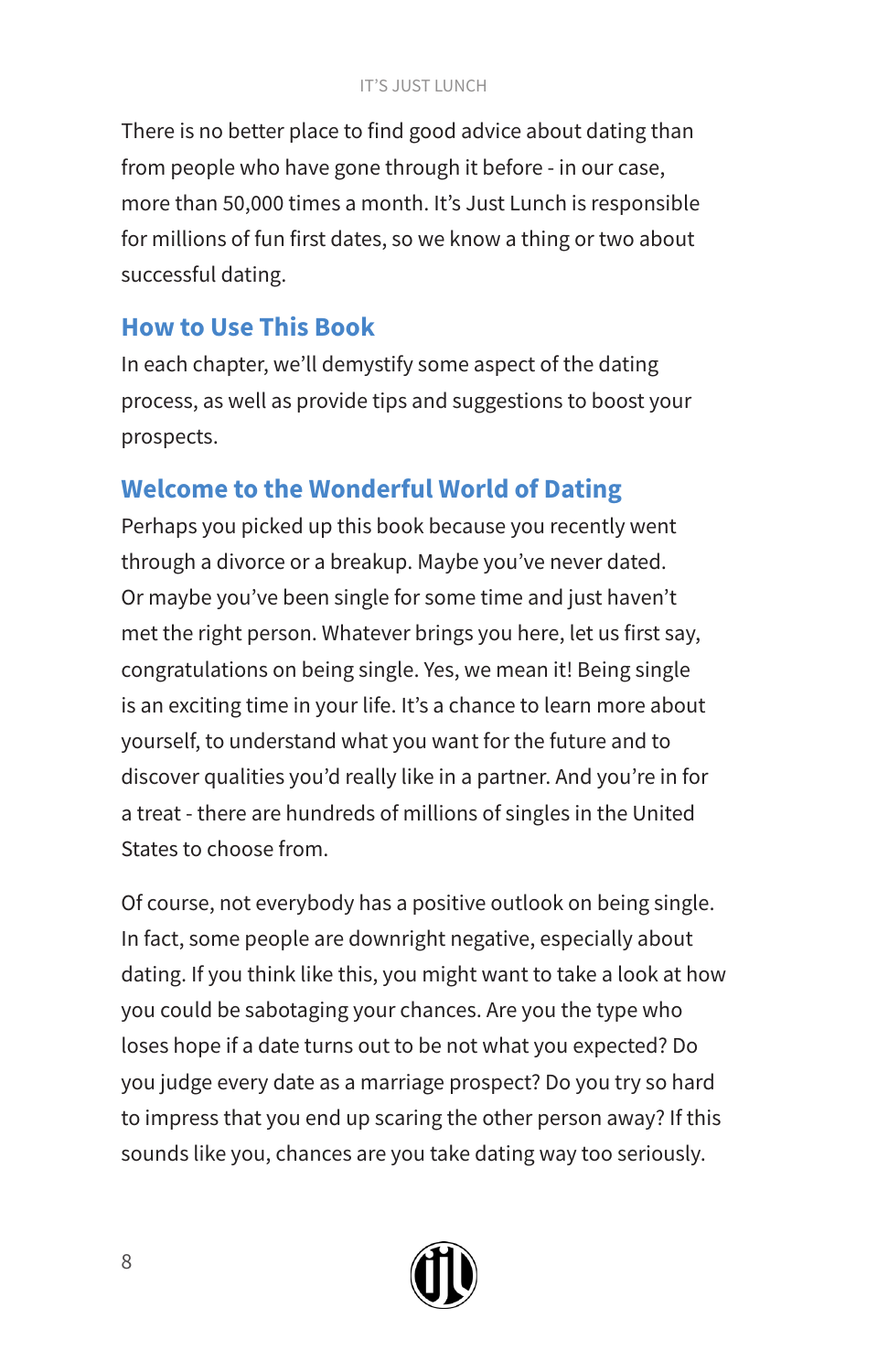#### THE GUIDE TO DATING

It's hardly unusual. These days we're inundated with reality shows and movies that depict two incredibly beautiful people meeting for the first time, barely getting to know each other, quickly falling in love and then deciding to spend the rest of their lives together. With expectations like that, it's no surprise we're all wondering, "Where's mine?"

In addition, chances are you've been hurt or suffered some pain or loss along the way. The idea of facing that ordeal again is enough to make you want to stay in bed with a good book and a pint of ice cream.

If you're reading this book, you probably do want to date. If you're not feeling enthusiastic about it yet, you might need a little attitude adjustment to get you mentally prepared for your dating journey. Having a positive outlook as well as knowing the possible pitfalls and how to overcome them will make all the difference.

Start by putting all those bad relationships and dates behind you. That's all in the past and you can't do anything about them. Think about the future and make a promise to give yourself the time to enjoy the dating process - and try not to take it too seriously.

*Here's the scoop: Dating can and should be lots of fun. Keep this in mind and you'll have a much better time than you think.* 

## **Successful Dating Guidelines**

The key to successful dating is to focus on enjoyment and friendship. Date with the intention of making a new friend rather than expecting to meet your life partner. You'll have more fun and way less anxiety.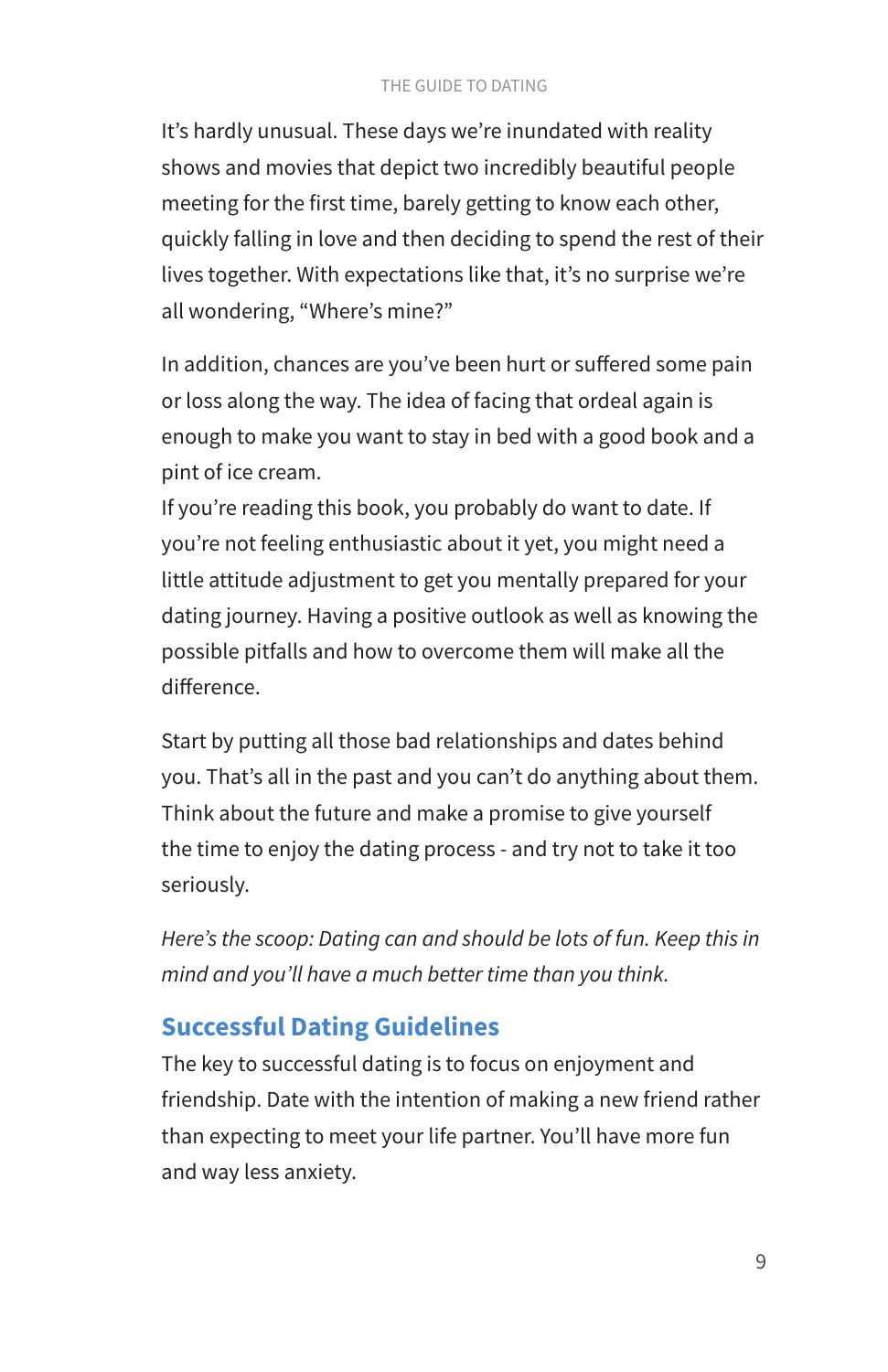# Six Ways to Maximize Your Fun

1. Approach dating as not just looking for an important relationship, but as enjoying life.

2. View dating as a chance to expand your circle of firends.

3. Find innovative and unusual ways to meet people. Join a gym, volunteer or take up a sport.

4. Take one positive aspect away from each date. For example, "I liked their values, their sense of style or sense of humor". Pick a quality of characteristic that you would like in a future mate. This benefits you, even if you aren't attracted to that person.

5. Become the person you would like to date. Use your experiences as an opportunity for personal growth.

6. Embrace your single status. You have the freedom to do anything you want, meet everyone you want and learn everything you can about yourself.

Keep dating light and casual, especially early on. On a first date, go out to lunch, drinks or brunch. This keeps the expectations and pressure lower. If you decide to see each other again, you know your date is interested in you.

#### *It's that simple.*

As you get to know each new person, you'll have an opportunity to "try each other out" and see if the relationship might work. Pay attention to what you're discovering. As you progress on your dating journey, you'll be exposed to new types of people and new ideas. Even if a date doesn't develop into a full blown relationship, you're still growing and learning as a human being, which makes life interesting and exciting.

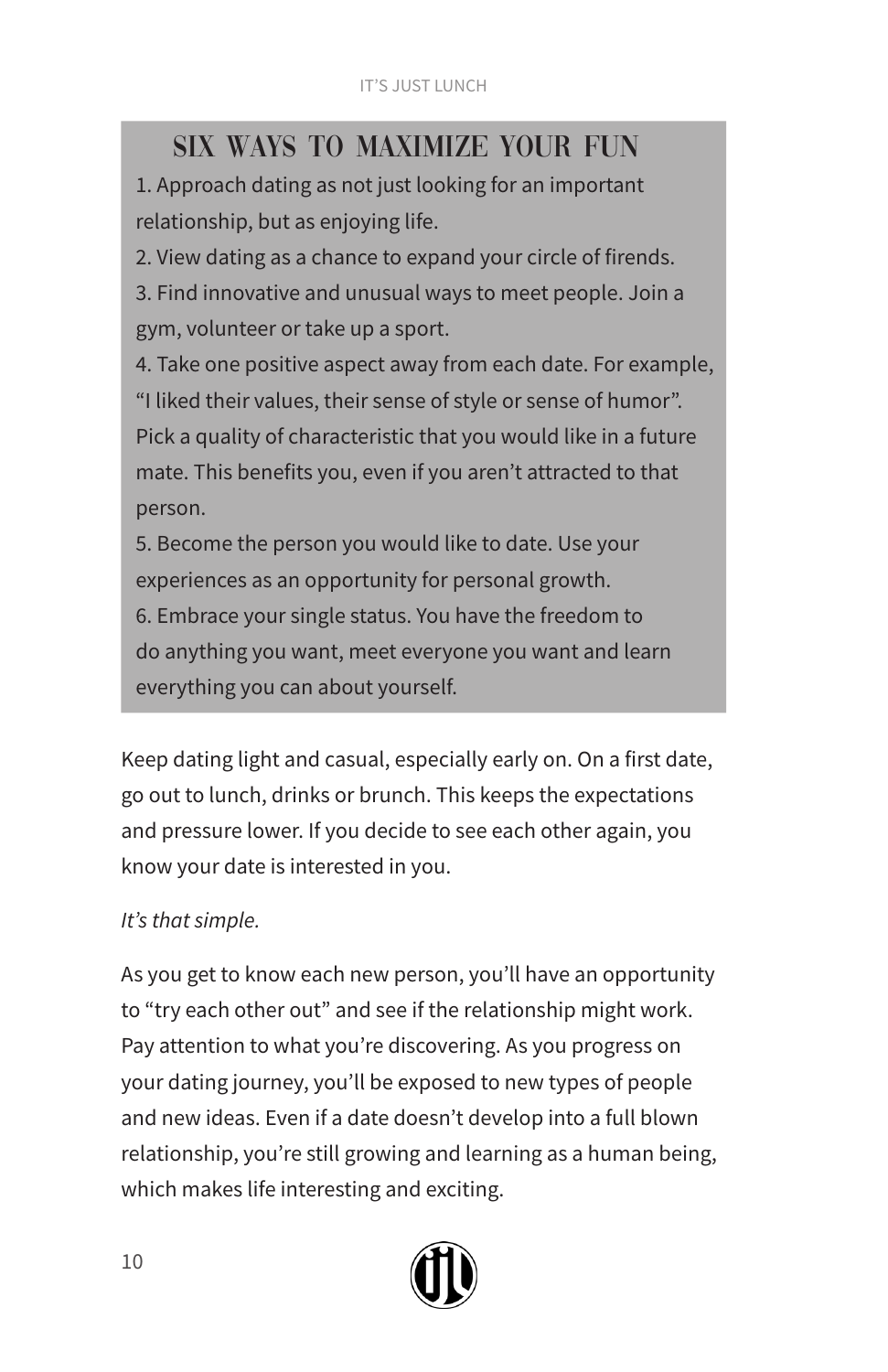If dating still sounds daunting to you, keep reading. You'll find many suggestions throughout this book that will make it easier than you imagine.

#### **Breaking "The Rules"**

The first and only rule we have here at It's Just Lunch is throw out all your old ideas and rules about dating!

Dating is not about playing games, using clever tactics or making sure you come out on top. There are no winners and losers as far as we're concerned.

While other guides might instruct you to hold out, be mysterious and develop a game plan to trap your mate, we don't believe in that. Those games don't work in the long run and they're exhausting. If you present a fake exterior and try to be someone you're not, you deny yourself the opportunity to be liked for who you really are. And that's what real love is all about - just be yourself from beginning to end.

DON'T: Play games Play hard to get Pretend you're not interested Wait three days to return his or her call

In other words, don't utilize any other ploy that seems like game playing.

#### **Dating Karma**

It's true - what you put out is what you get back! Whether you believe in the whole principle of karma or not, the idea behind it makes sense. If you are constantly thinking you need to lose weight, you need to gain weight, you're too old, not successful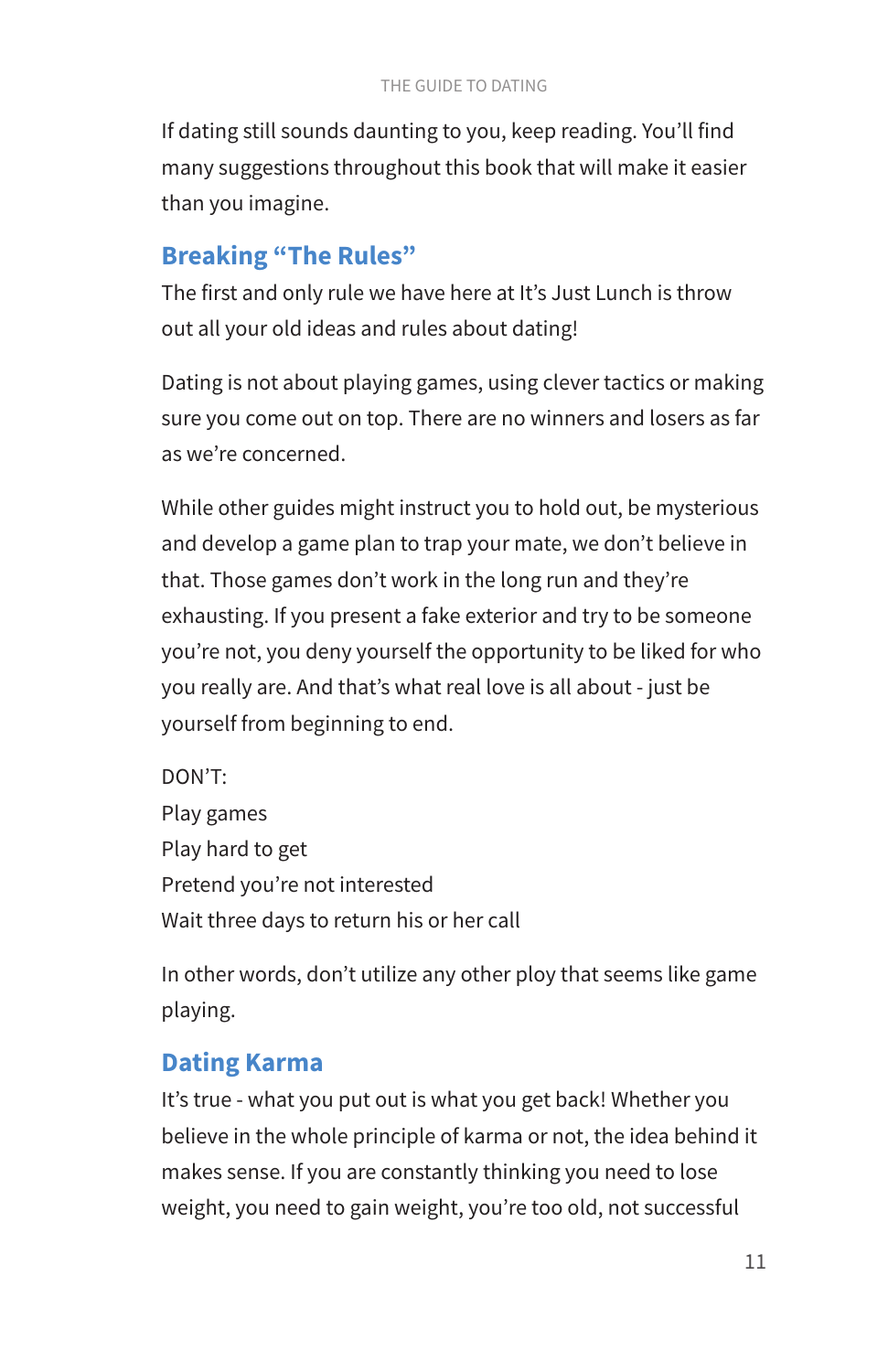enough, not smart enough or any negative thoughts about yourself, chances are you won't attract your love match. If you believe there are only jerks and losers out there, these are the people you will meet. If you think dating is a complete waste of time, then it will be! Negative thoughts produce negative results. It becomes a self-fulfilling prophecy.

If this sounds like you, then make a promise to yourself to stop RIGHT NOW! When you catch yourself in a negative thought, give yourself a little pep talk. Stop that thought and turn it into something more positive. Give yourself a compliment about one of your strengths. You get the idea.

#### **Would You Date You?**

Think about it. Would you? This is a very important point. Unless you become the type of person who you're looking for, you won't attract the type of person you seek.

Have you ever known men or women who aren't necessarily the most handsome or pretty individuals, but they never lack dates? What makes them so attractive? You guessed it: self-confidence, and it's contagious. It also screams sex appeal. These people are glowing with a bright, friendly, fun attitude, and they have a genuine interest in others. They're happy with who they are and appreciate what they have to offer. This positive energy attracts an abundance of people who want to meet them.

*Self-confidence produces the most amazing results.* 

Here's why: It's sexy! It allows you to relax and have fun. It means you take rejection lightly and not personally.It makes it clear that you are not desperate.

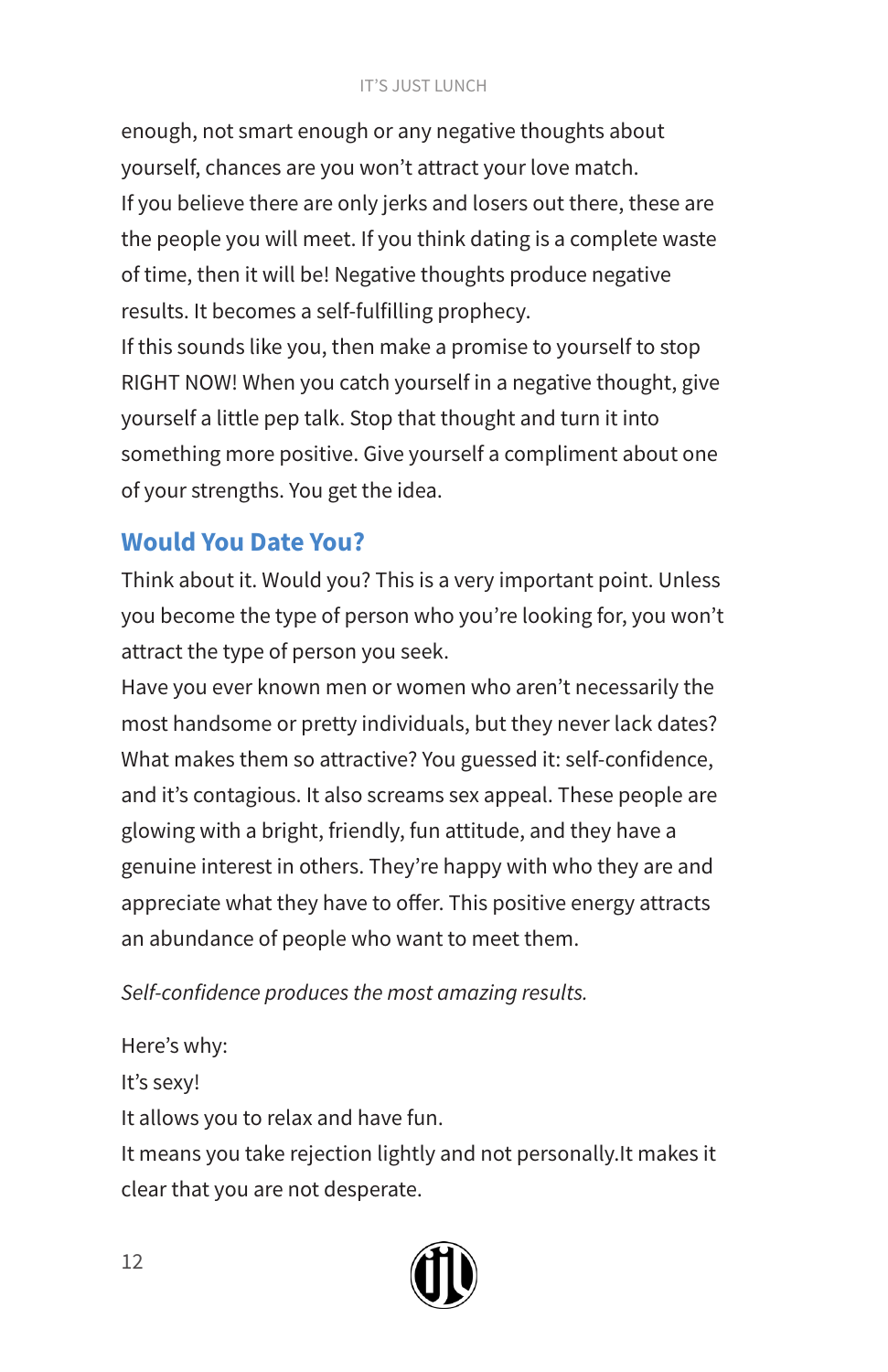It means you're content with yourself, your looks and your life which only makes you more attractive.

In order to gain self-confidence, you must first learn how to love yourself. It's important that you recognize and appreciate what's great about you - and accept what's not so great. If you don't love and accept who you are, how do you expect someone else to?

#### **Do the Following for Yourself**

Try these five boosters to improve your self-confidence and sex appeal:

Stop measuring yourself against others, especially celebrities or models. Recognize that you are a hot ticket with a unique set of qualities and attributes. If you believe you are special, you will attract a partner who appreciates what you have to offer. Tell yourself, "I'm great just the way I am" or "I'm exciting" or "I'm loveable". You are! This kind of pep talk helps imprint positive messages into your brain and eventually will change your outlook.

Remember the very characteristic or behavior that turns one person off may turn another person on. Don't waste your time with people who don't recognize what you have to offer. Learn to love yourself for everything you are and everything you're not. When you like who you are, people will naturally be drawn to you.

Surround yourself with people who treat you with the love and respect that you deserve. If you have people in your life who are overly critical or negative, weed them out.

If you're not happy with the way you look, treat yourself to a new look. Join a gym and build self-confidence. You'll feel like a million bucks. Dress and act your best at all times, because you never know when you might run into someone special.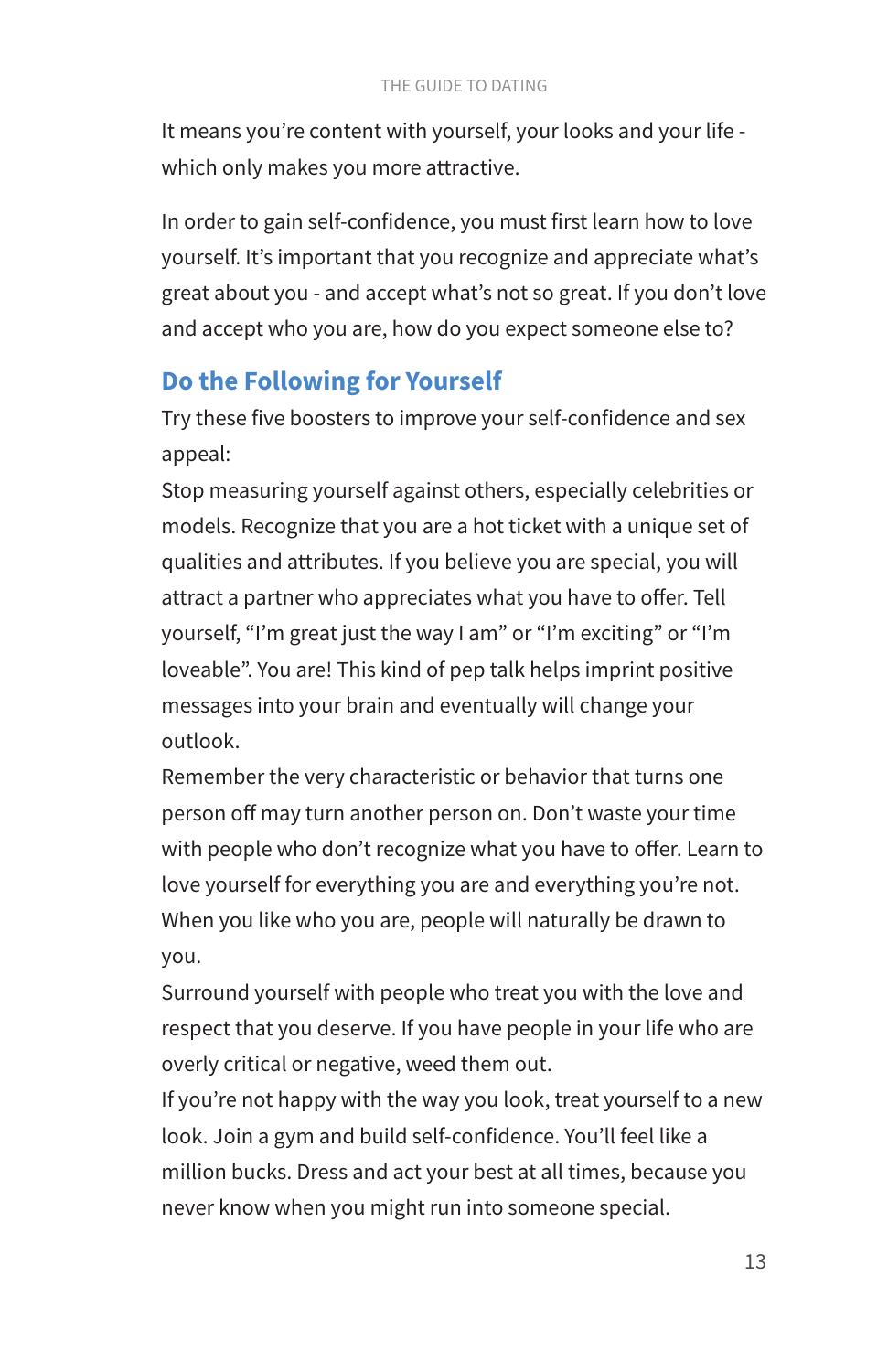When you look good, you feel good too.

Step outside your own boundaries. Take a dance class or an improv comedy class, go horseback riding or skydiving. Push through your fears, and you'll find yourself alive with confidence. Finally, date more. As you handle all the different situations you come across, it will reinforce positive feelings about yourself and boost your confidence in your dating ability. Dating is a numbers game.

At the end of the day, everybody could use a little improvement. But nobody's perfect and no one ever will be, so you have to balance your desire to be all that you can be with your willingness to accept who you are.

## **Get Current With Yourself**

Next, it's time to mentally update who you've become since your last round of dating. After all, you've had new experiences that have affected you - so what you want may have changed. To make sure you meet someone who makes sense for the "current you", here are some questions to ask yourself:

1. Why are you dating again? Is it for a long-term relationship, or are you looking to date for fun?

2. What do you have to offer that may be different from the last time you dated?

3. Are there things you want to do differently this time? What are they?

4. What do you hope to gain from meeting new people?

# **Know What You Want: If You Build Them, They Will Come!**

When you're looking for that special someone, you need to figure out who this person is going to be. Knowing what you want and

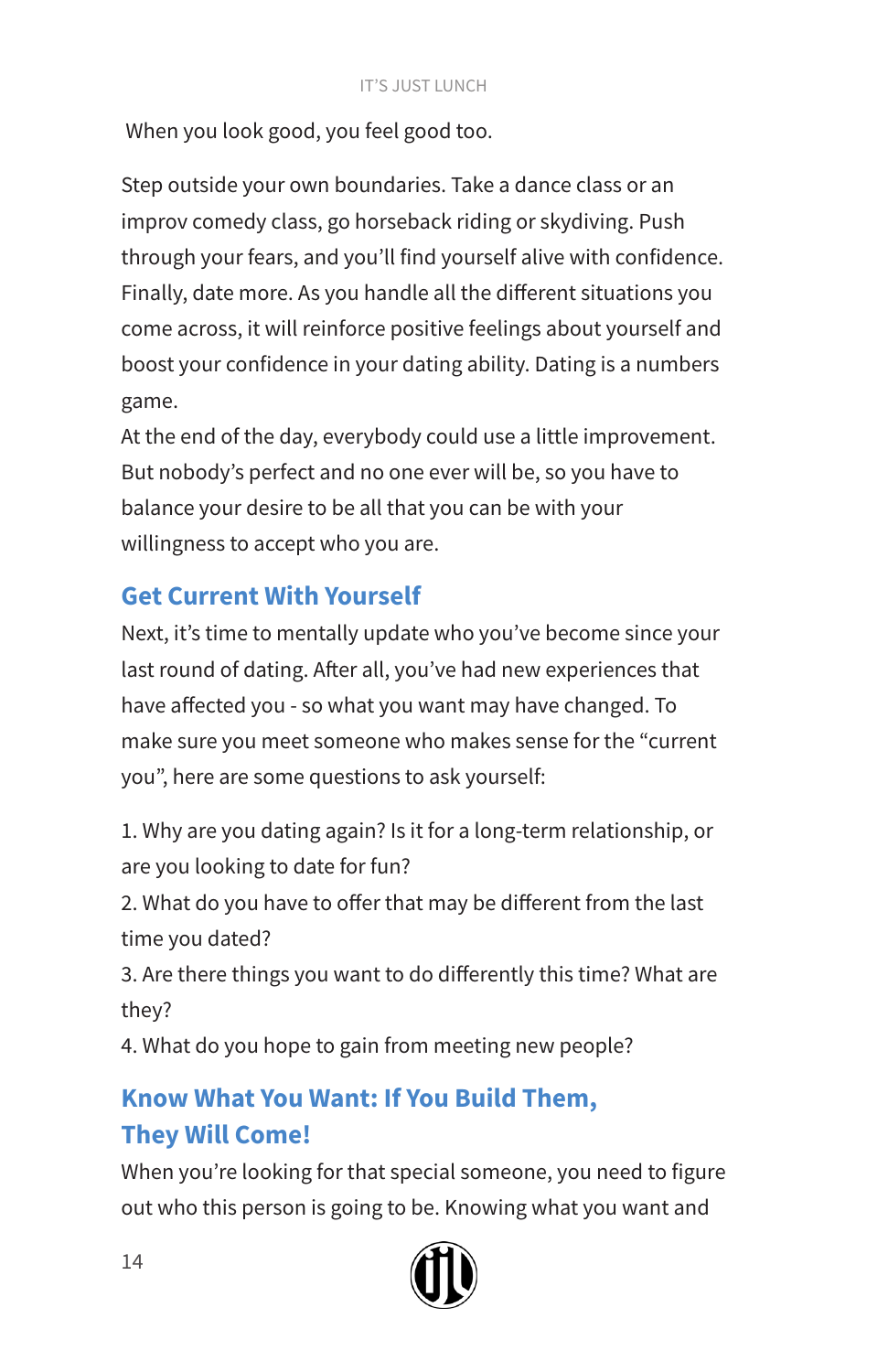#### THE GUIDE TO DATING

who you're looking for helps you find the right person. We once attended a seminar on relationships where attendees were asked to design their perfect mates as specifically as possible. The goal was to create a wish list of all the qualities and characteristics that we felt were important.

It was a great exercise - a lot of attendees realized that they didn't know what they wanted, although they had very specific ideas of what they didn't want. A few months later, the participants reunited to complete the final part of the seminar, which analyzed our results. We were blown away by how many participants had met people who matched most of the criteria on their list. It was as if putting it down on paper reinforced the belief in their mind's eye. Or perhaps by defining what they wanted, they became more conscious of those qualities when they saw them in a potential partner. Either way, the exercise worked for a large number of people.

Visualizing your ideal partner and the relationship you want is a great motivator. Athletes have long understood this process of imagery and will visualize a goal before acting on it. You can do the same with your love life. Give it a shot now! You have nothing to lose.

Close your eyes and picture your ideal partner. Enage all of your senses. How does this person smell? What does he or she look like? Listen to this person's voice. How does it sound? When you kiss, how does it feel? Where are you? What are you doing? Are your friends and family around? How does he or she interact with them? Try this a few times until the picture becomes clear, then take out a piece of paper and make a list of the most important characteristics of this partner.

List about 20 qualities that mean something to you. What values and attributes does this person have? Look over your list and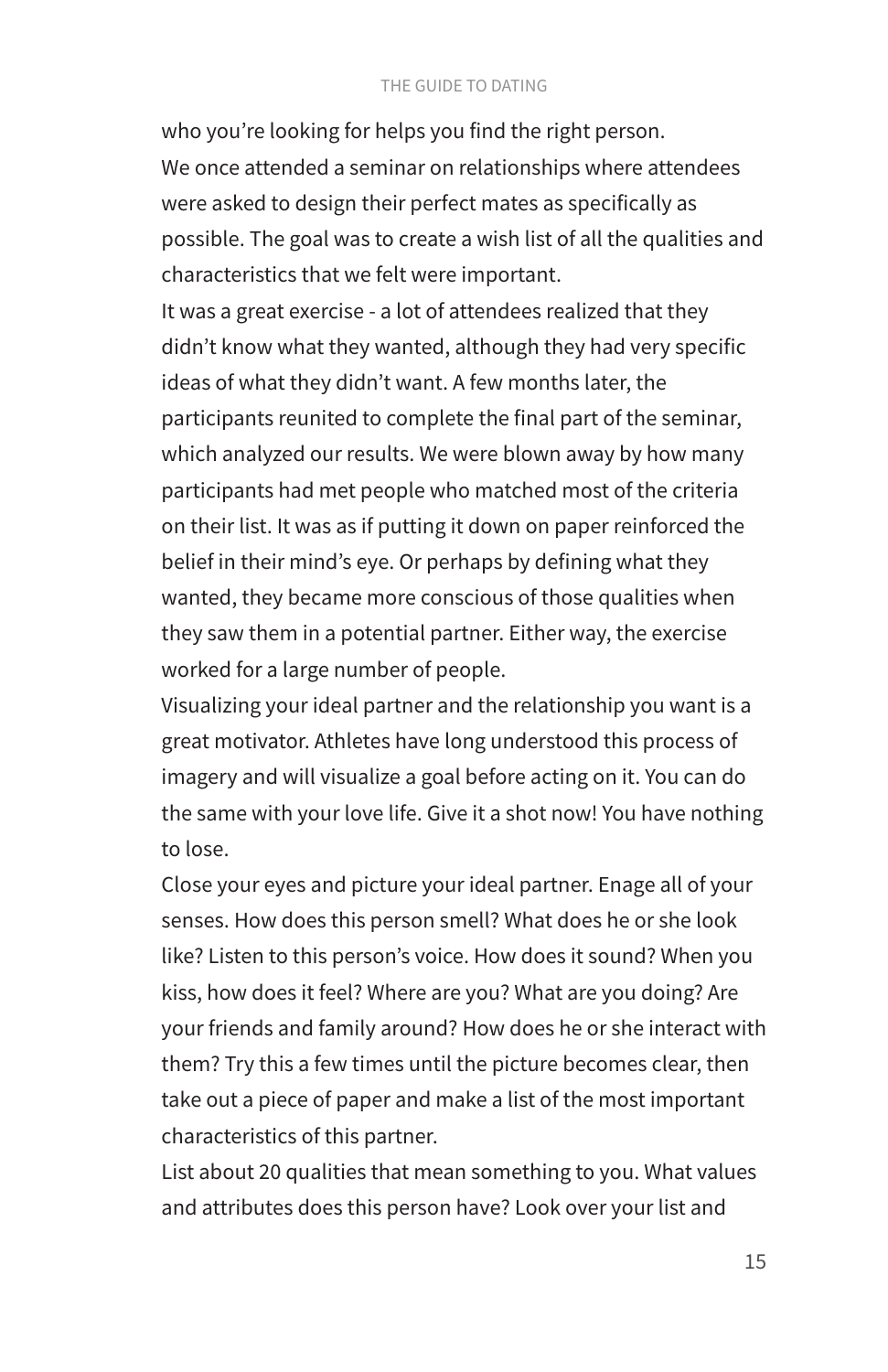separate your "deal breakers" from your "ideals". "Deal breakers" are traits that are non-negotiable, like finding a partner who wants children or is of the same religion (if those traits are important to you). "Ideals" are more about the attributes or traits that you'd prefer, like "ambitious" or "good sense of humor". By prioritizing which qualities are important and which are ideal, you'll discover what you are absolutely unwilling to accept and where you've got some flexibility.

It's also good to think about your past patterns in terms of people you've dated:

What kinds of men or women have you been attracted to in the past? Are there common themes among the people that you've dated? Do they have personality characteristics in common? Are they similar in physical appearance? How have your past relationships worked out?

# **Get Out Of Your Comfort Zone**

After working with tens of thousands of clients through the years, we have found one piece of advice that makes the biggest difference as to whether people are successful at dating or not: *"Get out of your comfort zone!"*

That doesn't mean let go of your "deal breakers". And it doesn't mean you can't have ideal qualities that you hope for in someone you date.

Obviously everyone has preferences.

But preferences can be limiting if they are so rigid that we don't allow ourselves to explore new people or new ideas.

Let's take a look at some common preferences that might keep you from meeting your match.

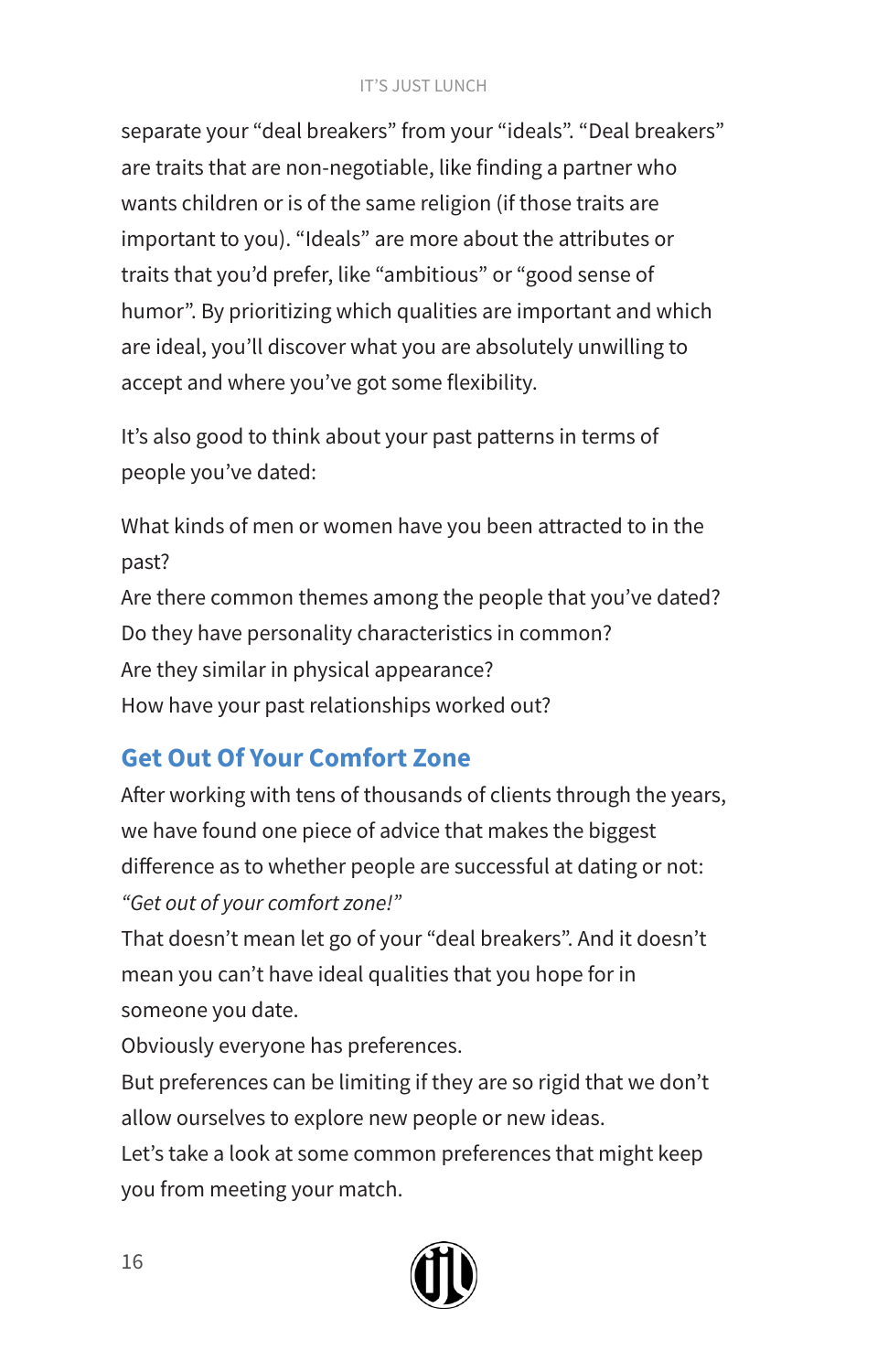#### **For Men: Age**

Perhaps you are a man who has always dated women who are younger than you. You have learned over time that you are mostly attracted to women who are at least five years your junior.

When you are out in public, it is the younger women who turn your head. You've spent years dating them and you've had both short and medium-term relationships. But nothing lasted the way you wanted it to.

Every now and then, your friends will tell you that they have a great woman in mind for you, but purely based on her age, you decline to meet her because you are set in your ways. It is ingrained in your mind that you only like one type of woman. The trouble is, you've never been able to find someone who feels like the right fit for you. Yes, these women have fulfilled your desired physical wants, but you are still searching for the whole package.

Since you've decided to start dating again, now is the time to evaluate your patterns. Ask yourself how well these patterns serve you.

We always tell our clients, "Now is the time to try new things. You never know who you are passing up by being set in your ways!" It is time to experience meeting different kinds of people. Get out of your dating box and have some fun. See what it feels like going out to lunch with someone you wouldn't ordinarily consider. There may be a woman your age, give or take a couple of years, who could make you very happy. Wouldn't that be worth a trip outside of your comfort zone?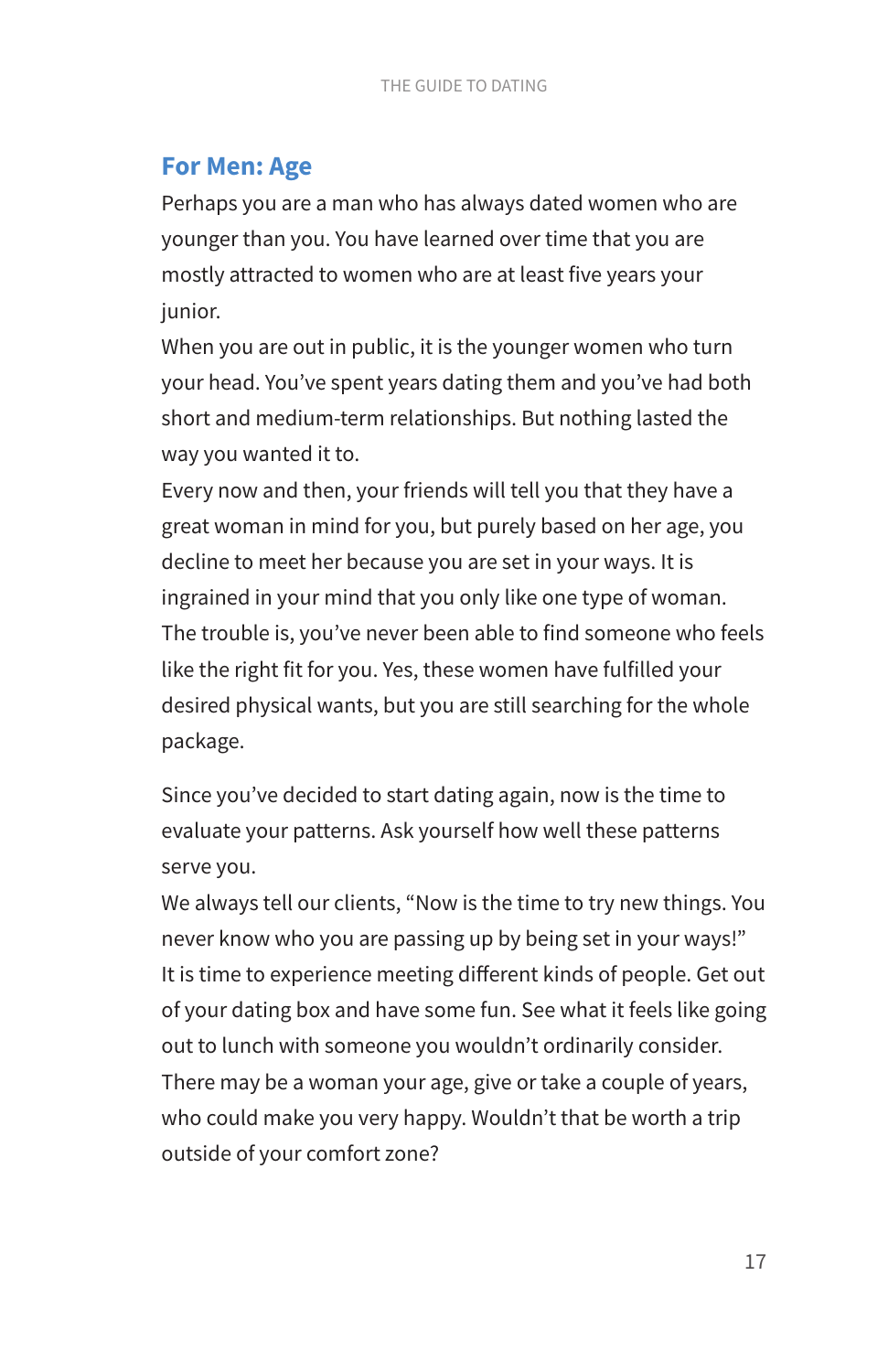# **For Women: Height**

One thing we hear from women on a regular basis is: "He's too short!"

Many women have strong height preferences for the men they date. But could this preference be keeping you from meeting your right someone?

We have worked with clients who refuse to date a man unless he meets their minimum height requirement. Somewhere along their dating path they decided they are just "not attracted" to men under a particular height.

You might, however, be passing up the opportunity to meet a great man based on one single trait.

Georgie Binks wrote a fun article which addresses this very issue. She says, "I wonder how many women really know what they're doing when they reject a man on the basis of his height. I've heard woman after woman say, 'He's nice, but he's too short for me'. In other words, he might have a super personality, be handsome, lots of fun and have an interesting job, but if he's too short - forget it. And I'm not talking about men who are extremely short, either (although they don't deserve to be treated any differently)".

Two American psychologists did a study in 1987 called Stature and Stigma, written about in The Economist by Jonathan Rauch in 1995. In various scenarios, they asked people about their perceptions of short men. In one case, out of 79 women who were asked if they would date a man shorter than themselves, only two said yes.

Being open minded is very important in dating. You may go out with someone who meets your height requirement but isn't a

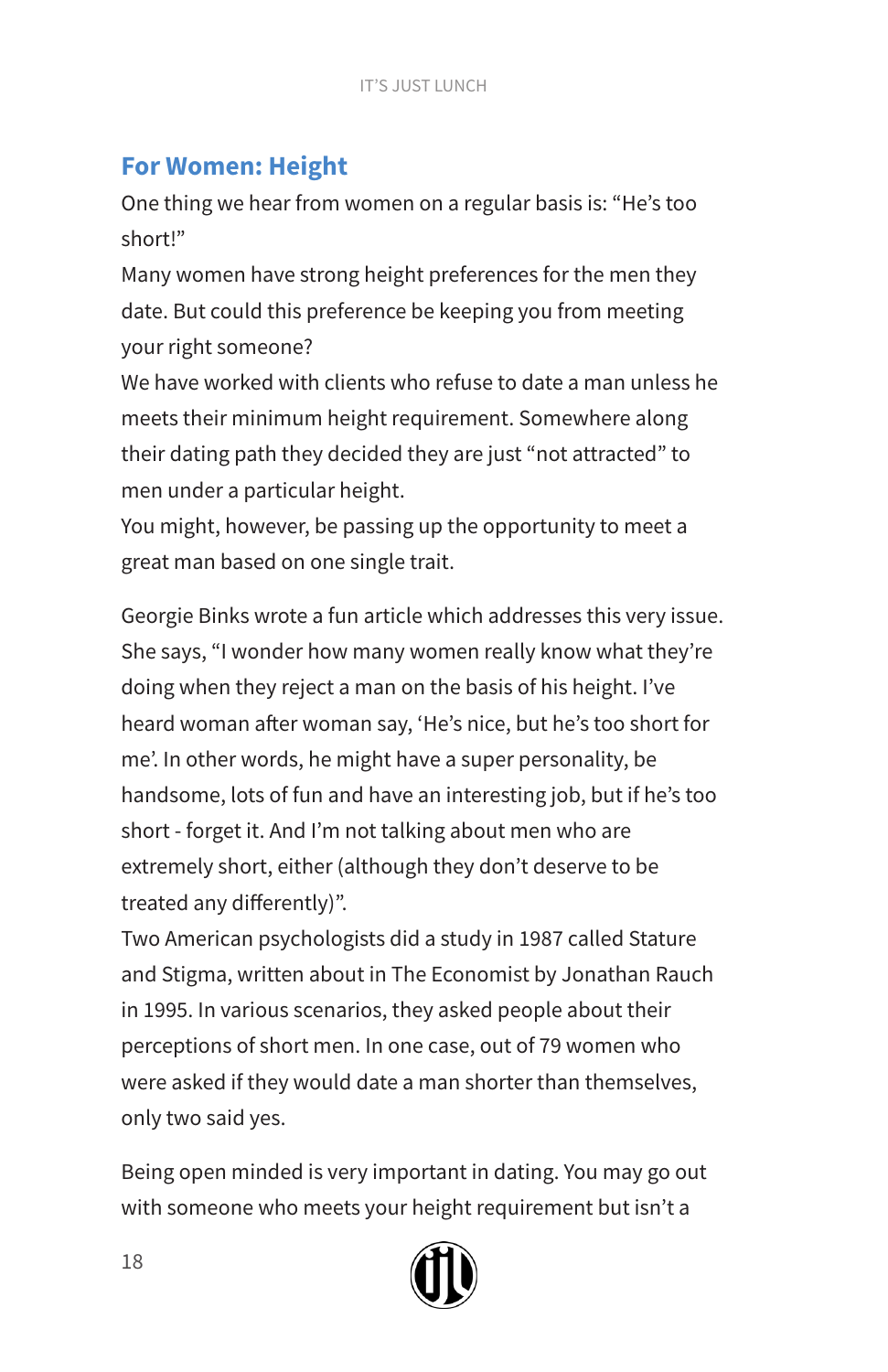good match for you in other ways. If you are open-minded, you may meet a guy who is shorter than your "dream guy", but is smart, successful, funny and compatible with you in some other important ways. Wouldn't that be worth a trip outside of your comfort zone?

#### **Career and Economic Status**

Both men and women have ideas about the kind of career and economic status they want their mate to have. Of course, we all want to be with a partner who can hold a steady job and is financially responsible and secure. These are positive preferences. But we don't want to limit ourselves by having preferences which keep us from being open-minded. Sometimes people respond negatively when they hear someone is in a blue collar profession. There is a lot of common misconception about how much income these types of jobs bring. It is important not to group people together. Treating people as individuals is critical to success in dating and life. You may meet someone with a white collar job who still doesn't earn what you consider to be a good income.

You might be too quick to decide not to date someone based on their income level. Many times we have heard people say things like, "They sound nice but they probably couldn't afford to travel to the places I like to go". This statement is unfair because you never truly know what someone's financial means are until you get to know them. Or, you may meet someone who meets your economic status requirements but isn't compatible with you in other ways. Ask yourself - what is most important at the end of the day?

According to a New York Times article entitled, "Putting Money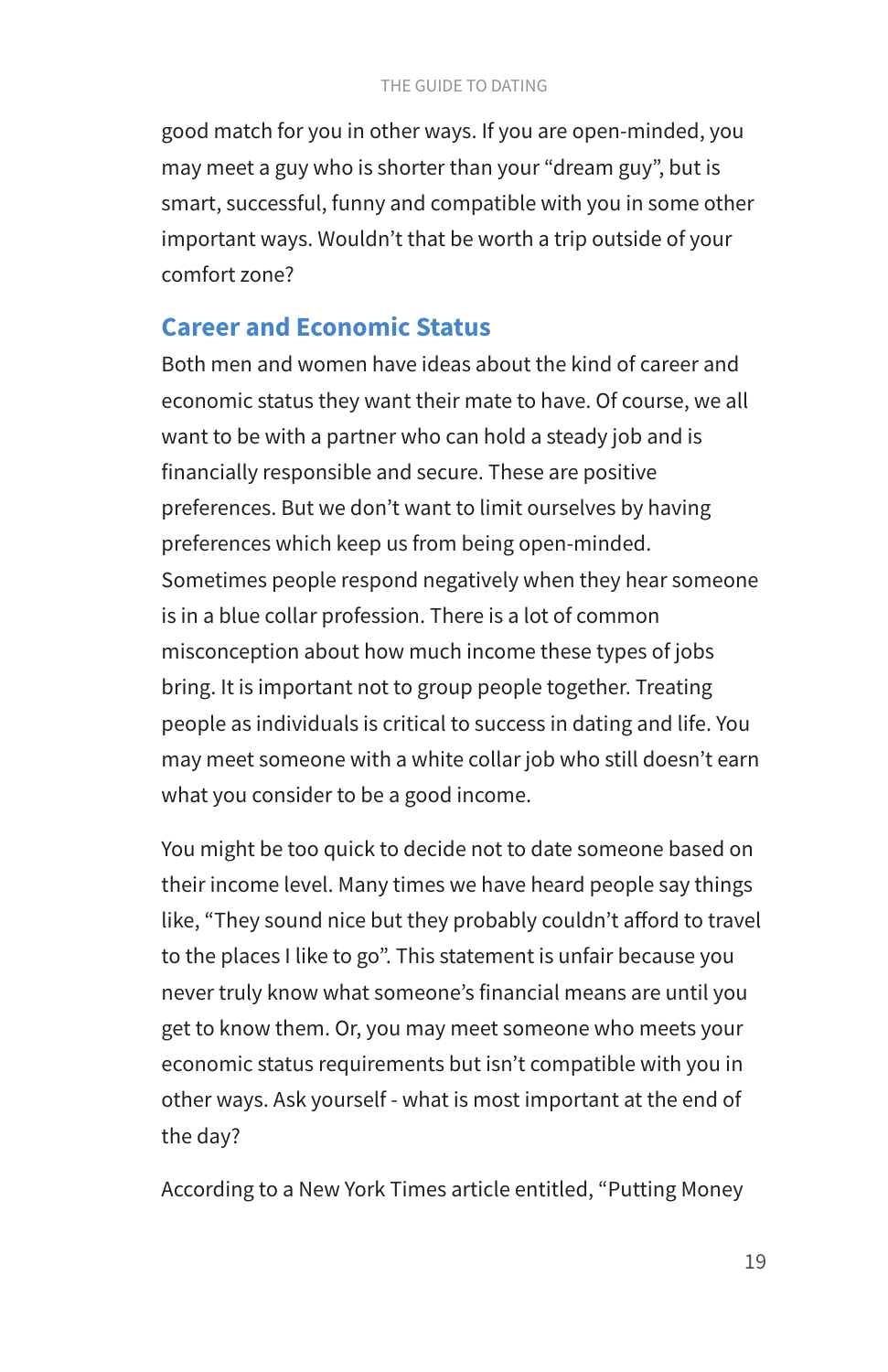on the Table", Michael R. Cunningham, a psychologist who teaches in the communication department at the University of Louisville, conducted a survey of college women to see if, upon graduation, they would prefer to settle down with a high school teacher who has short workdays, summers off and spare energy to help raise children or with a surgeon who earns eight times as much but works brutal hours. Three-quarters of the women said they would choose the teacher.

### **Geography**

If Mr. or Mrs. Right resided in your neighborhood or worked in your office building, chances are you would have bumped into him or her already... so broaden your horizons! Don't narrow the search for your mate to specific zip codes. Again, the more open you allow yourself to be, the more likely you are to meet your special person. Plus, with the advent of technology, connecting with people is easier than ever!

#### **Now Get Out There!**

Over the years we've met with hundreds of thousands of active daters and heard the inside scoop on just about every dating scenario one could possibly imagine. All of this has provided us at It's Just Lunch with the most up to date, insightful information on successful approaches to dating, which we're happy to share in this book. But the truth is that all the knowledge in the world won't make the slightest difference in your life, unless you actually get out there and date.

Since you've picked up this book, you're heading in the right direction and taking a proactive approach to meeting new people. Now you need to get off the couch, get out there and star in your own dating reality show. Consider these points: